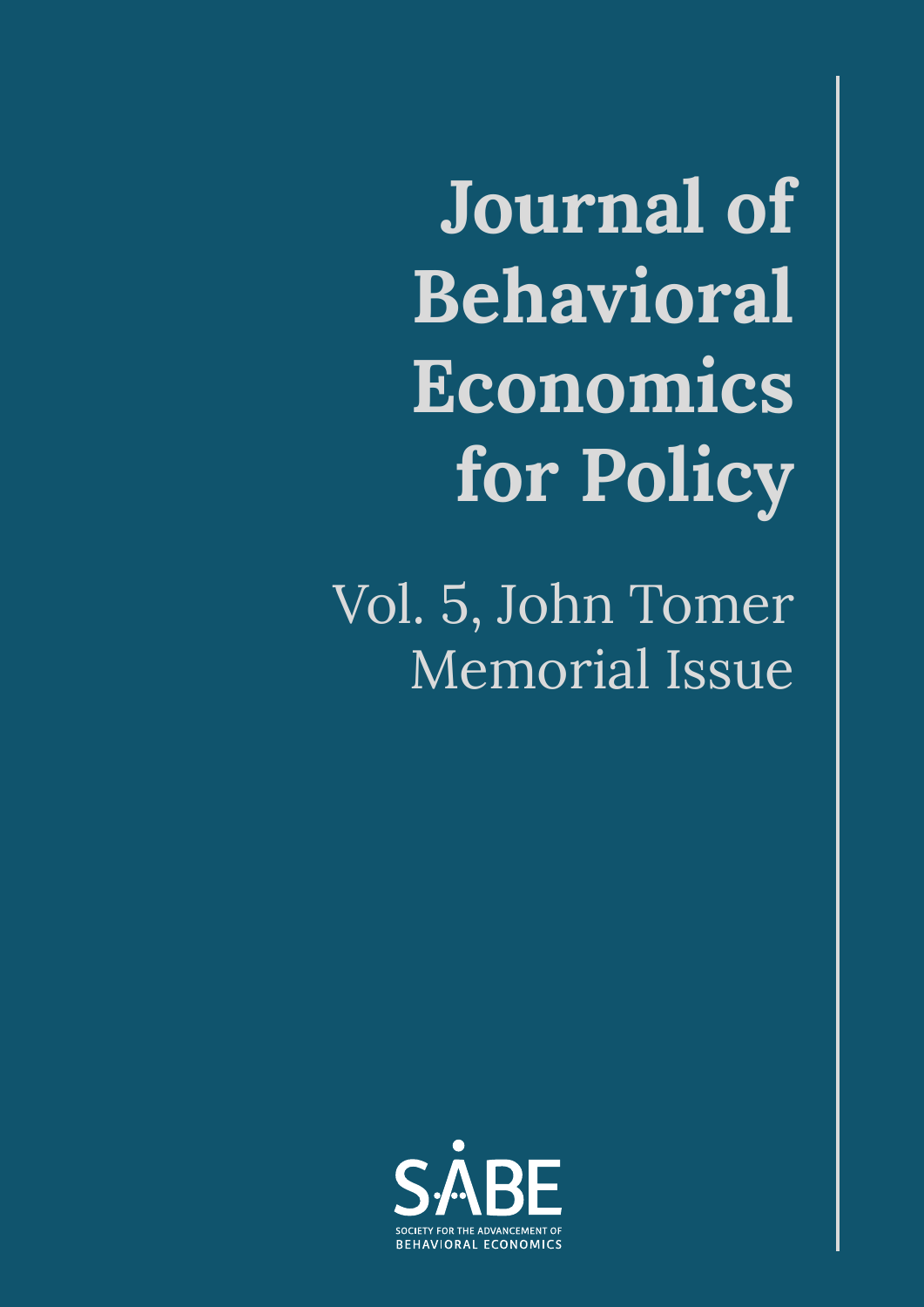The *Journal of Behavioral Economics for Policy* (JBEP) it is an official journal of the *Society for the Advancement of Behavioral Economics* (SABE)*.*

© 2021. Society for the Advancement of Behavioral Economics

www.sabeconomics.org

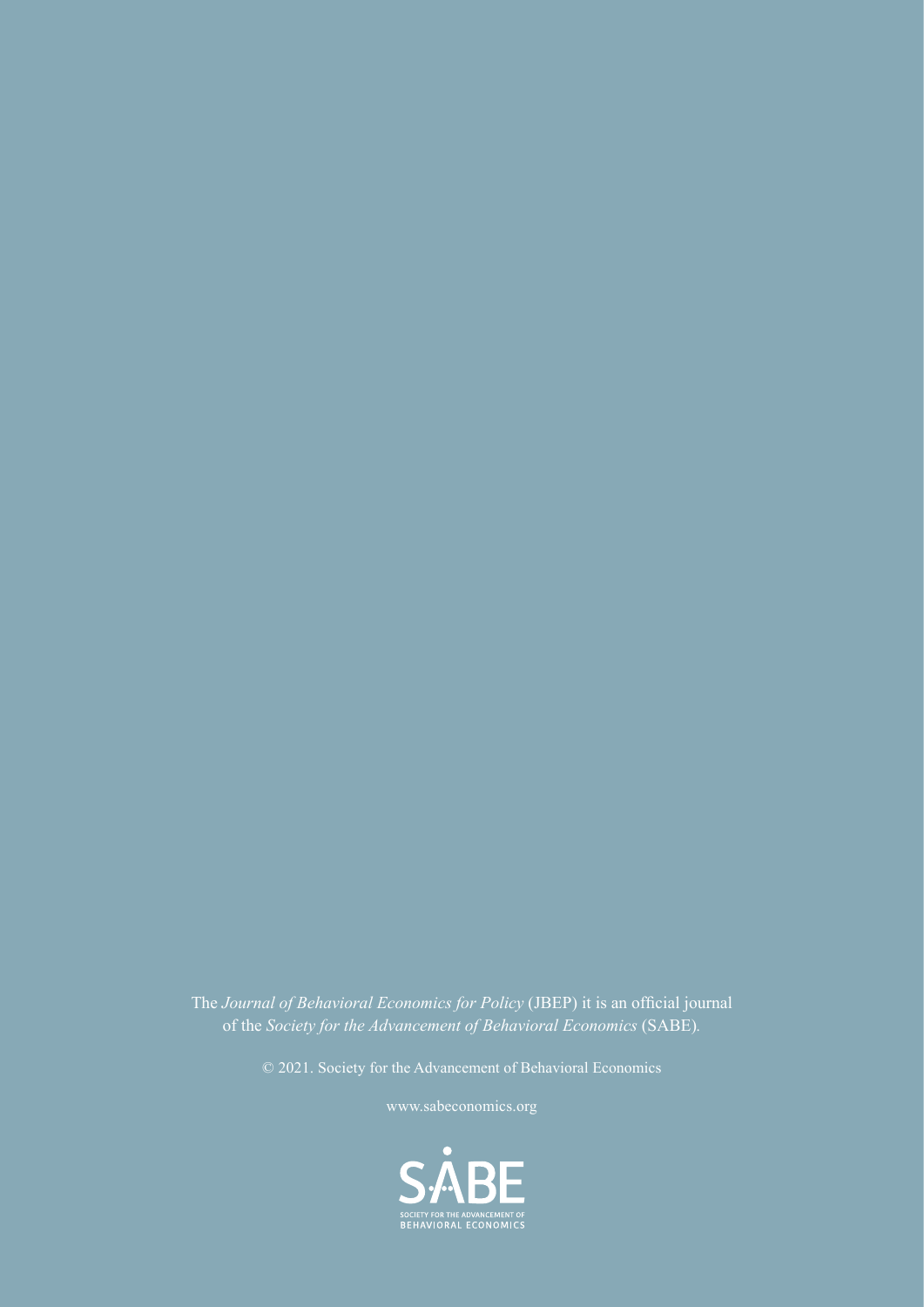## Editorial Board

### **Editor-in-Chief**

Michelle Baddeley, *University of Technology Sydney*

## **Special Issues Editor**

Roger Frantz, *San Diego State University,USA*

#### **Deputy Editor**

Giuseppe Attanasi, *Université Côte d'Azur, Nice, France*

#### **Book Review Editor**

Alexis Belianin, *Higher School of Economics Moscow, Russia*

#### **Associate Editors**

Shu-Heng Chen, *National Chengchi University, Taiwan* Antonio M. Espín, *Middlesex University London, UK* Gigi Foster, *University of New South Wales, Australia* Tere Garcia, *University Granada, Spain* Robert Hoffmann, *RMIT University, Australia* Shabnam M. Mousavi, *Johns Hopkins University, USA* Angela de Oliveira, *University Massachusetts Amherst, USA* Salvatore Rizzello, *University of Piemonte Orientale, Italy* Joe Sabia, *University New Hampshire, USA* Shosh Shahrabani, *The Yezreel Valley College, Israel* John Smith, *Rutgers University-Camden, USA* Marie Briguglio, *University of Malta, Malta*

## Board of Directors

Morris Altman, *University of Newcastle, Australia* Gary Charness, *University of California, Santa Barbara, USA* Richard T. Curtin, *University of Michigan, USA* Catherine C. Eckel, *Texas A&M University, USA* Bruno S. Frey, *University of Basel, Switzerland* Simon Gaechter, *University of Nottingham, UK* Carol Graham, *Brookings Institution, USA* Benedikt Herrmann, *European Commission* Stephen Lea, *University of Exeter, UK* Louis Levy-Garboua, *Paris School of Economics, France* Rosemarie Nagel, *ICREA, Universitat Pompeu Fabra, Spain* Susan W. Parker, *CIDE, Mexico* Esther M. Sent, *Radboud University Nijmegen, Netherlands*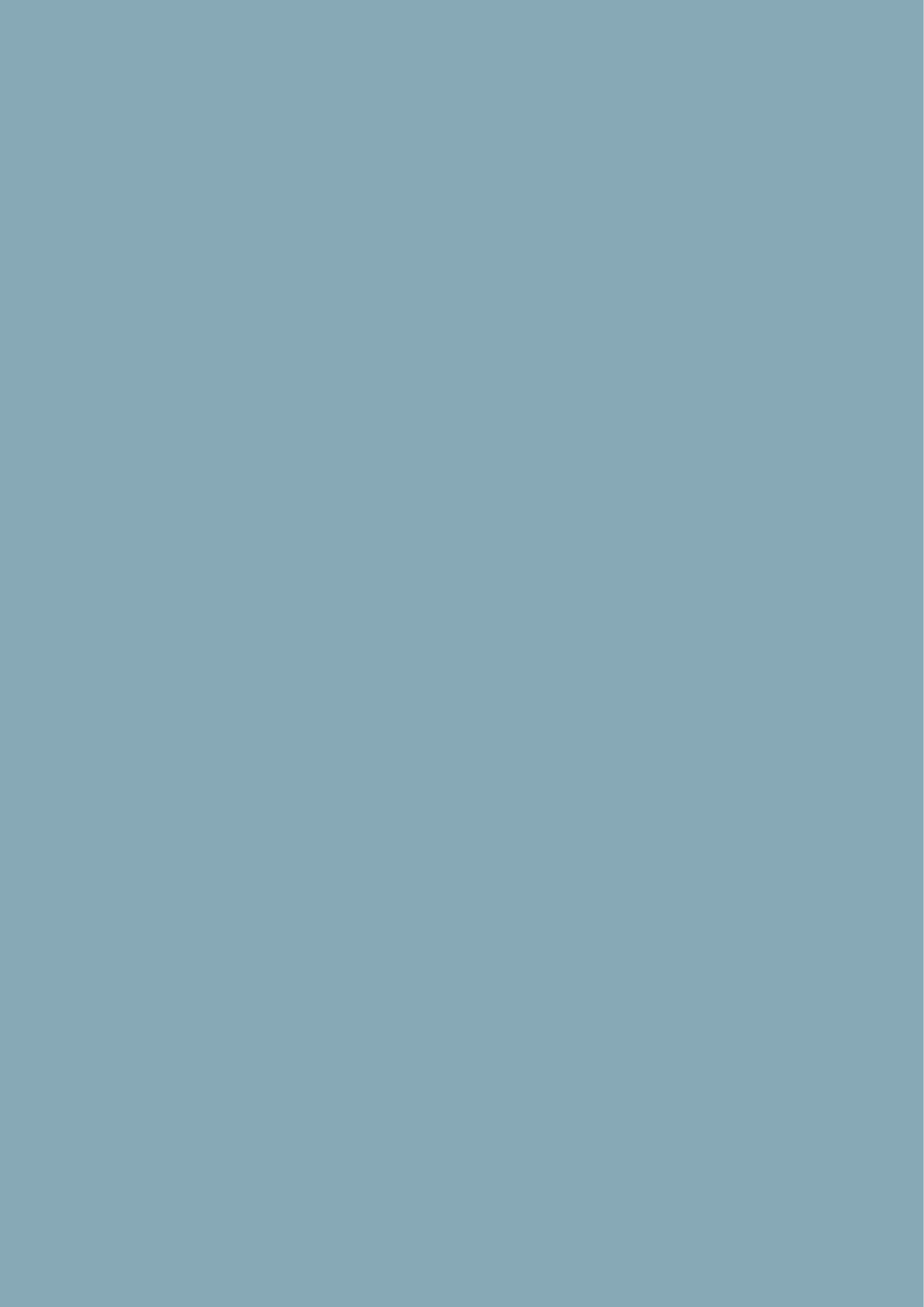## Introduction to John Tomer: His Legacy Lives On

These essays honour the contributions of John Tomer the scholar, but also John Tomer the leader and mentor to many of his younger colleagues. He was also a dear friend, who I've known since 1988. I first encountered John during an impressive Advancement of Behavioural Economics (SABE) meeting in San Diego organized by Roger Frantz. I'd only just read his new published, *Organizational Capital: The Path to Higher Productivity and Well-being*. But we became good friends soon after a meeting to revive the newly defunct SABE which took place during an American Economic Association meeting in New Orleans, January 1992, organized by John and Shlomo Maital. John became the first, and long serving President of SABE and under his leadership saw the organization grow from about 30 members in its newly reconstituted form to well over 400 members. John participated in just about every SABE and joint SABE/International Association for Research in Economic Psychology (IAREP) meeting since 1992. We would always hook up and hang out during these meetings, very often with his wife Doris. This was all part of a mission to establish and maintain a rigorous, open-minded academic organization devoted to behavioural economics.

I should say that John and I disagreed on many methodological and even organizational issues. But was so important about John was his open-mindedness, his imbued sense of methodological pluralism, his view that what counts is the person and her or his research not where they came from or which university they graduated from. This perspective is fundamentally important to SABE. This is what provides SABE with its distinctiveness.

John spent most of his career in Manhattan College. And, in spite of being in a more teaching-intensive university, John remained a heavy-duty researcher and publisher, making significant contributions, especially in behavioural and social economics. He published five books and around sixty peer reviewed journal articles and book chapters. And he was still actively working on research projects at the time of his death.

John was born July 11, 1942 and passed away on December 7, 2019. This was only three months after we met for the last time during his last SABE meeting that took place in Dublin, Ireland. He made this trip in spite of being quite ill with cancer. He was determined to once again meet with his friends and colleagues, make new acquaintances, attend sessions (and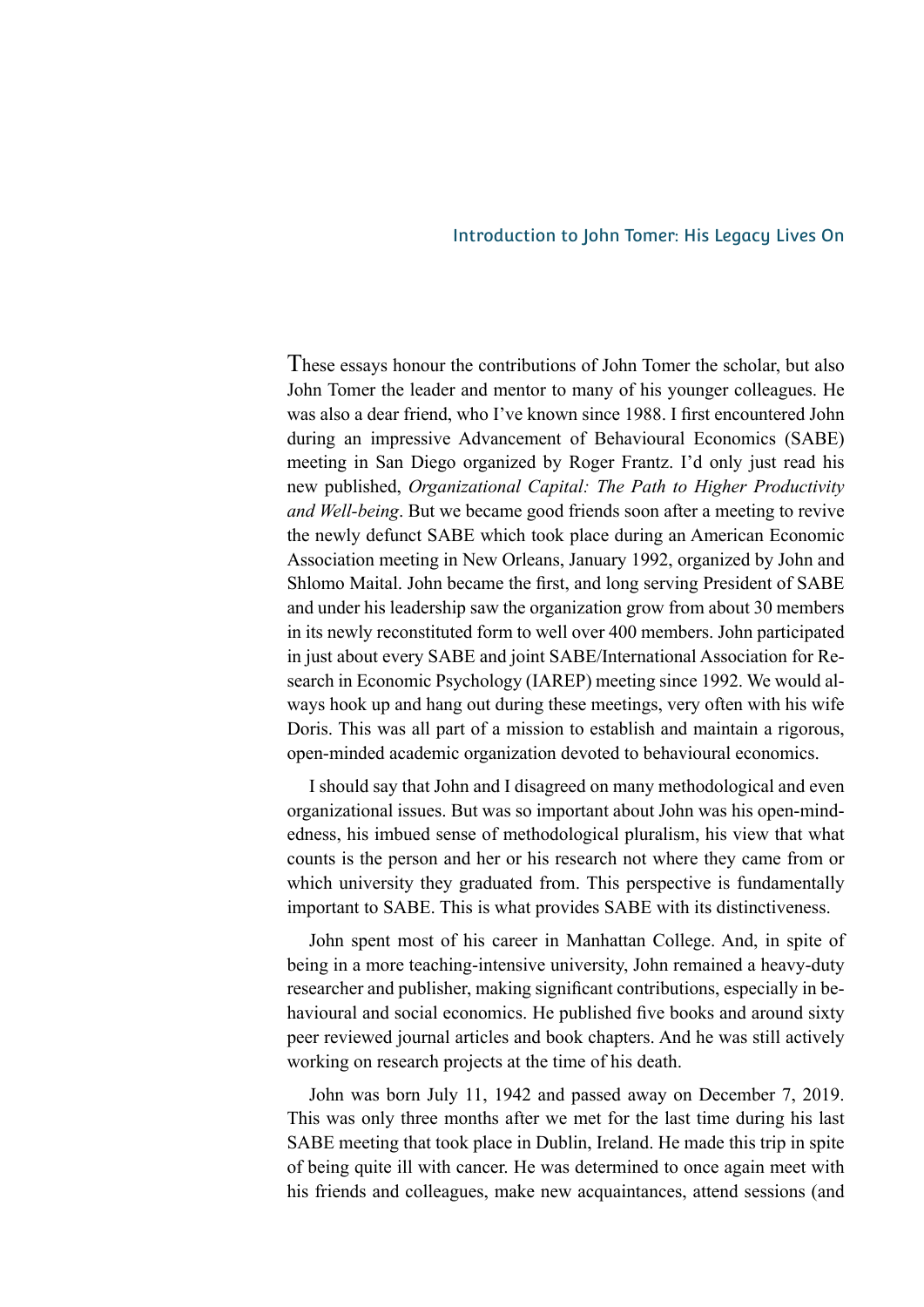ask questions, of course), and present a research paper, as he always would during a conference. John was only able make it this time around with his wife Doris, who accompanied him on so many of his research trips. We all hung out along with my daughter, Hannah, now an economist in her own right, who attended most of John's presentations during SABE meetings since her birth, 25 years ago. The last paper that John presented was, "Why Buddhist economics is needed: Overcoming large scale biophysical and socio-economic dysfunctions." This was an area that he was interested in for decades and also informed much of his thinking. We promised to meet up again during the forthcoming American Economics Association meetings in January. But this was not meant to be. But John's legacy lives on though his significant organizational contributions and his many contributions to research which are celebrated in this special issue.

Morris Altman

Dean & Chair Professor of Behavioural and Institutional Economics & Co-Operatives School of Business, University of Dundee, Scotland, UK